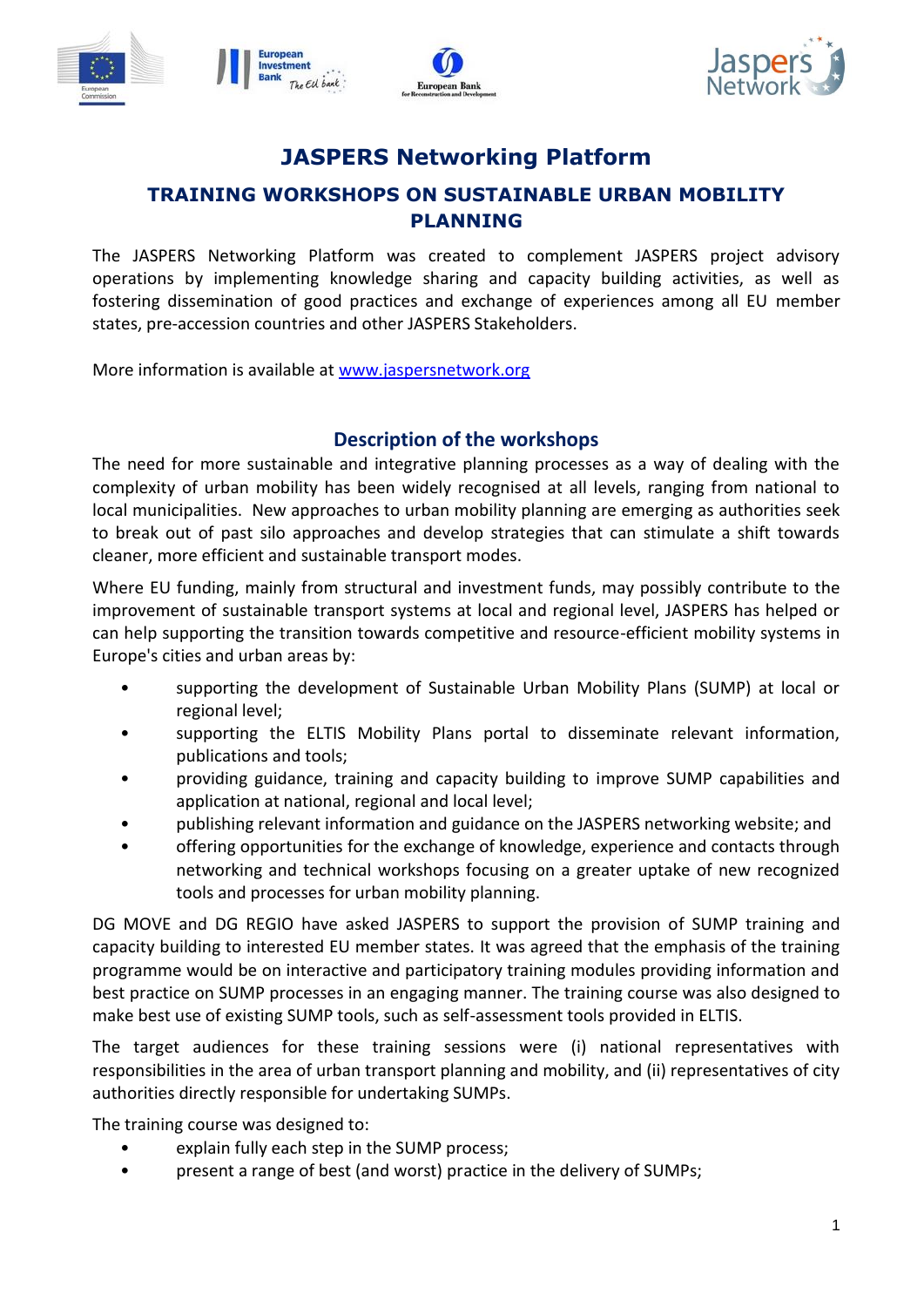





- explain the need for, and benefit of, important aspects of SUMP development e.g., stakeholder consultation, strategic environmental assessment, policy/project appraisal and prioritisation;
- provide attendees with the information needed to successfully implement SUMPs in their local context; and
- be tailored to fit the individual needs of the beneficiary.

The programme structure for this training fully reflects EU guidelines on SUMP development, with a total of 7 training modules established. Each training course was designed to last 2 working days and focused on the following modules (see also Figure 1). A shorter version of the training selecting specific modules was also available, such as those delivered in Slovenia, Latvia and Lithuania.



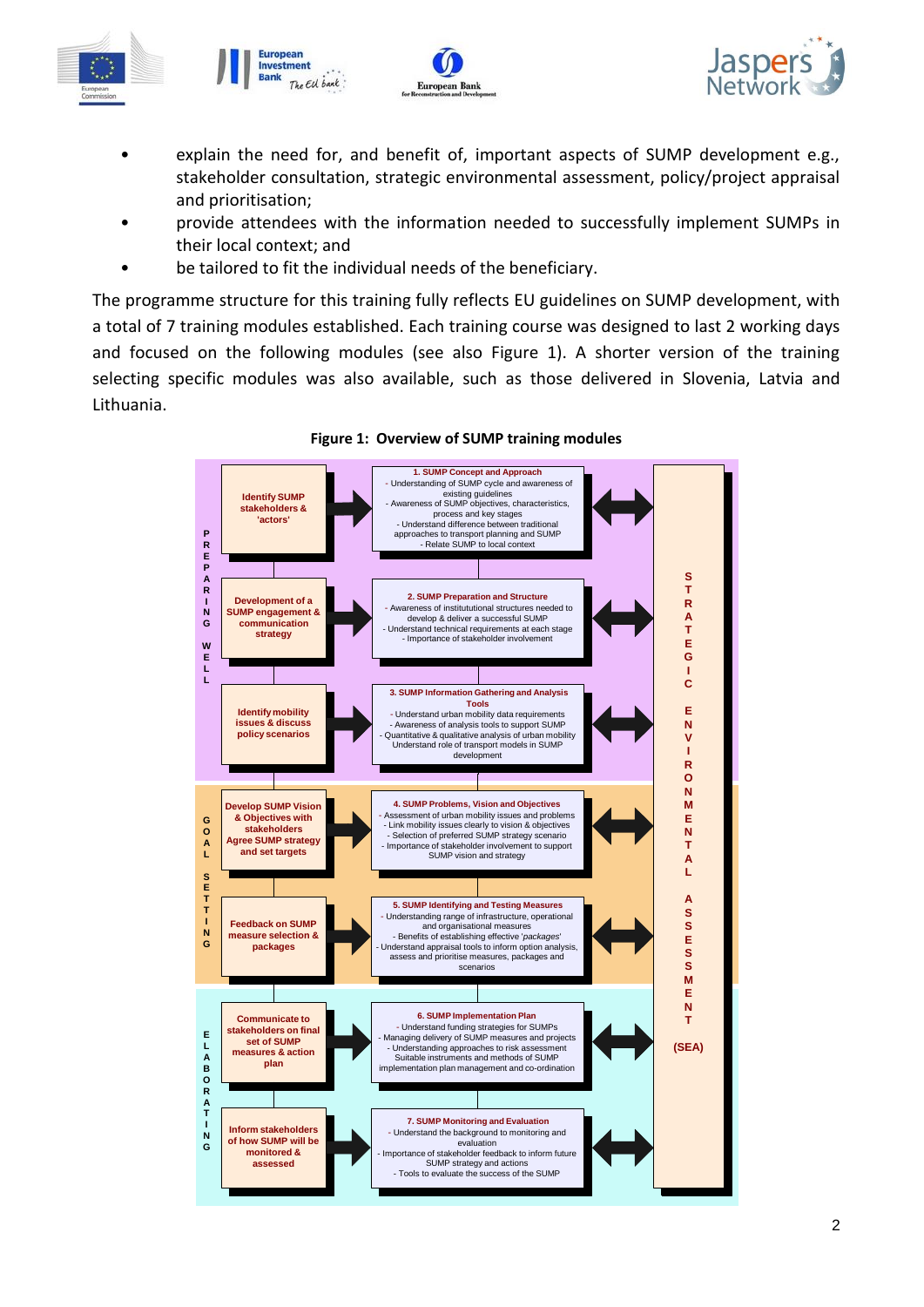





#### **Module 1: SUMP Concept and approach**

This module provided an understanding of the SUMP cycle and provides an overview of existing SUMP guidance (at EU level and, where appropriate, at national level).

#### **Module 2: SUMP preparation and structure**

Module 2 highlighted the need for active stakeholder engagement and management, defined the role that various stakeholders may play in the SUMP process, and highlighted the benefits to be derived from early and active stakeholder engagement. The module also explained the different technical inputs required at each stage of the SUMP process, including e.g., strategic environmental assessment.

#### **Module 3: SUMP information gathering and analysis tools**

Module 3 provided attendees with both an overview of data requirements for urban transport mobility planning and an understanding of the role that various analysis tools (e.g. transport models) can play in describing and fully understanding the current and likely future situations.

#### **Module 4: SUMP problems, vision and objectives**

As part of this module, participants discussed how to complete a strategic analysis of urban mobility noting existing and likely future problems. The module showed participants how to develop a SUMP vision and objectives with stakeholders. It also made clear the link between the defined vision, objectives and the type of policies and projects that emerge from the SUMP process.

#### **Module 5: SUMP identifying and testing measures**

This module focused on how to identify, test and prioritize a range of measures (i.e., policies and projects) which (i) provide a proportionate response to existing and likely future problems, (ii) are in line with the SUMP strategic vision, and (iii) fit the objectives outlined for the SUMP. The module discussed integrating projects and policies into different packages of measures/scenarios and, given tight funding constraints, use of available appraisal tools to ensure optimal allocation of scarce resources to urban mobility.

#### **Module 6: SUMP implementation plan**

Module 6 provided a review of funding strategies for SUMPs and the need for ongoing strong management of SUMP projects to ensure optimal value for money. The module also looked at typical problems and obstacles in implementing SUMPs and outlined the role that risk management plans play in the SUMP process.

#### **Module 7: SUMP monitoring and evaluation**

The last module provided an understanding of the importance of ongoing monitoring (including e.g., strategic environmental assessment) and evaluation. Participants understood the difference between outputs and outcomes, and were able to assess how successful a given SUMP has been.

### **Structure of the Training Material**

Each module was delivered in 3 parts: a technical presentation, a hands-on exercise in sub-groups based around a case study, and a group discussion reflecting on the outcomes of the exercise. This is illustrated in figure 2 below.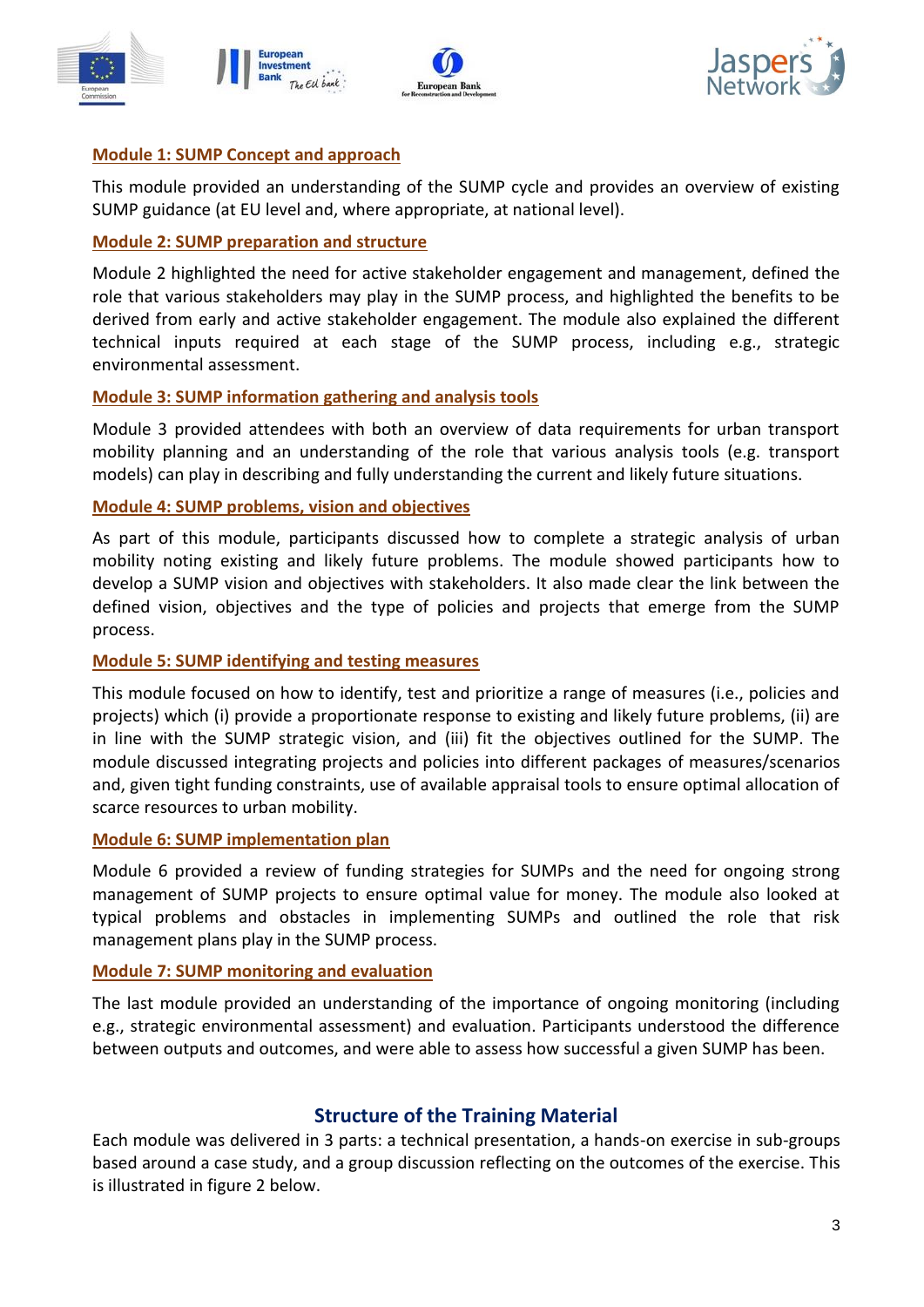





Technical presentations delivered by the training team were accompanied by a series of 'worksheets' for the delegates aimed at gauging the level of understanding of key SUMP topics. The worksheets were carefully designed to include a small number of key summary questions, which the delegates can complete whilst listening to the presentation. This helped to keep the delegates engaged with the presentations, and help them prepare for the test at the end of the 2 day training course.

A core component of the training course was the modular group exercises, with all tasks covering the 7 modules based on a fictional city, 'Anytown'. The advantage of using a fictional case study for the exercises was that it could be purposely 'tweaked' to create maximum learning value for the delegates. Using a single case study throughout the 2-day programme also minimised the amount of time delegates would need to spend familiarising themselves with the materials. It also helped facilitate comparison of approach to the task by each group during the plenary discussion.

Participants were split into two/three groups for the case study exercises depending on the final list of delegates for each training event. The 'Anytown' Case Study was carefully designed to include a variety of information on the background to urban mobility including data and information that would enable delegates to establish a good understanding of a wide range of specific mobility issues that exist in most EU cities and towns, irrespective of where the training was being delivered. The emphasis on the group tasks was about process and application of approach to developing a successful SUMP, albeit at a high level.

Delegates were required to work through the various modular tasks in sequence using the knowledge/information presented in the background Case Study document. The information presented included a mixture of plans, figures and data, as well as some illustrative and indicative photographs aimed at bringing an element of 'reality' to Anytown and make it easier for delegates to work with over the 2 days. At the end of the 2-day course a high-level exam/test was developed aimed at leaving the participants on a high note with the training, coupled with the presentation of personalised training certificates as well as a copy of the full set of presentation slides on a flash drive.

**For any further enquiry on this workshop and in general on the activities of the JASPERS Networking Platform please contact us by emailing at [jaspersnetwork@eib.org](mailto:jaspersnetwork@eib.org)**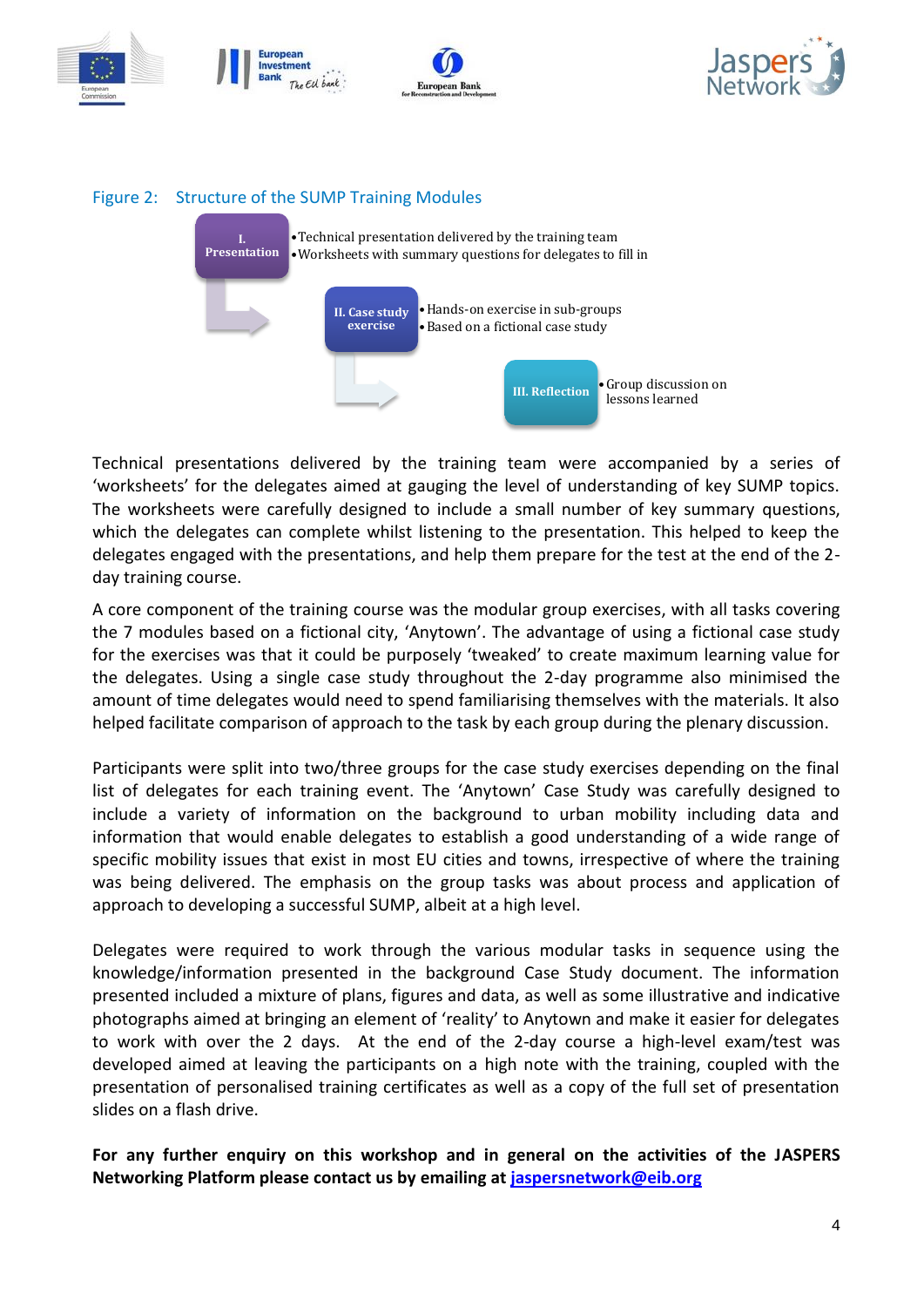







# **Agenda of the workshops**

The typical full two day training course was roughly organised as set out below:

| <b>SUMP TRAINING SCHEDULE: DAY 1</b>                                                                                                                                                   | <b>Role</b>                                                      | <b>Schedule</b>                                              |  |
|----------------------------------------------------------------------------------------------------------------------------------------------------------------------------------------|------------------------------------------------------------------|--------------------------------------------------------------|--|
| <b>Introduction &amp; Welcome to Day 1</b><br><b>SUMP Training Overview</b><br>$\bullet$<br>The role of SUMPs in Bulgaria<br>$\bullet$<br>SUMP Training Programme - Day 1<br>$\bullet$ | <b>JASPERS</b><br>Ministry of Transport<br><b>Mott MacDonald</b> | $0900 - 0910$<br>0910 - 0920<br>0920 - 0930                  |  |
| 1. SUMP Concept & Approach:<br>Presentations<br>$\bullet$<br><b>Group Exercise</b><br>$\bullet$<br><b>Group Feedback</b>                                                               | <b>Mott MacDonald</b><br>All<br>All                              | 0930 - 1000<br>1000 - 1020<br>1020 - 1030                    |  |
| <b>Coffee Break 1030 - 1045</b>                                                                                                                                                        |                                                                  |                                                              |  |
| 2. SUMP Preparation & Structure:<br>Presentations<br>$\bullet$<br><b>Group Exercise</b><br>$\bullet$<br><b>Group Feedback</b>                                                          | <b>Mott MacDonald</b><br>All<br>All                              | 1045 - 1130<br>1130 - 1200<br>1200 - 1215                    |  |
| <b>Lunch Break 1215 - 1315</b>                                                                                                                                                         |                                                                  |                                                              |  |
| 3. SUMP Information Gathering & Analysis Tools:<br>Presentations<br><b>Group Exercise</b><br>$\bullet$<br><b>Group Feedback</b>                                                        | <b>Mott MacDonald</b><br>All<br>All                              | 1315 - 1415<br>1415 - 1500<br>1500 - 1515                    |  |
| <b>Coffee Break 1515 - 1530</b>                                                                                                                                                        |                                                                  |                                                              |  |
| 4. SUMP Problems, Vision and Objectives:<br>Presentations<br><b>Group Exercise</b><br><b>Group Feedback</b>                                                                            | <b>Mott MacDonald</b><br>All<br>All                              | 1530 - 1630<br>1630 - 1715<br>1715 - 1730                    |  |
| <b>General Feedback &amp; Close to Day 1</b>                                                                                                                                           | <b>JASPERS</b>                                                   | 1730 - 1745                                                  |  |
| <b>SUMP TRAINING SCHEDULE: DAY 2</b><br>Introduction & Welcome to Day 2:<br>Review of day 1<br><b>Questions &amp; Answers</b><br>$\bullet$<br>SUMP Training Programme - Day 2          | <b>Role</b><br><b>JASPERS</b><br>All<br>Mott MacDonald           | <b>Schedule</b><br>0900 - 0910<br>0910 - 0925<br>0925 - 0930 |  |